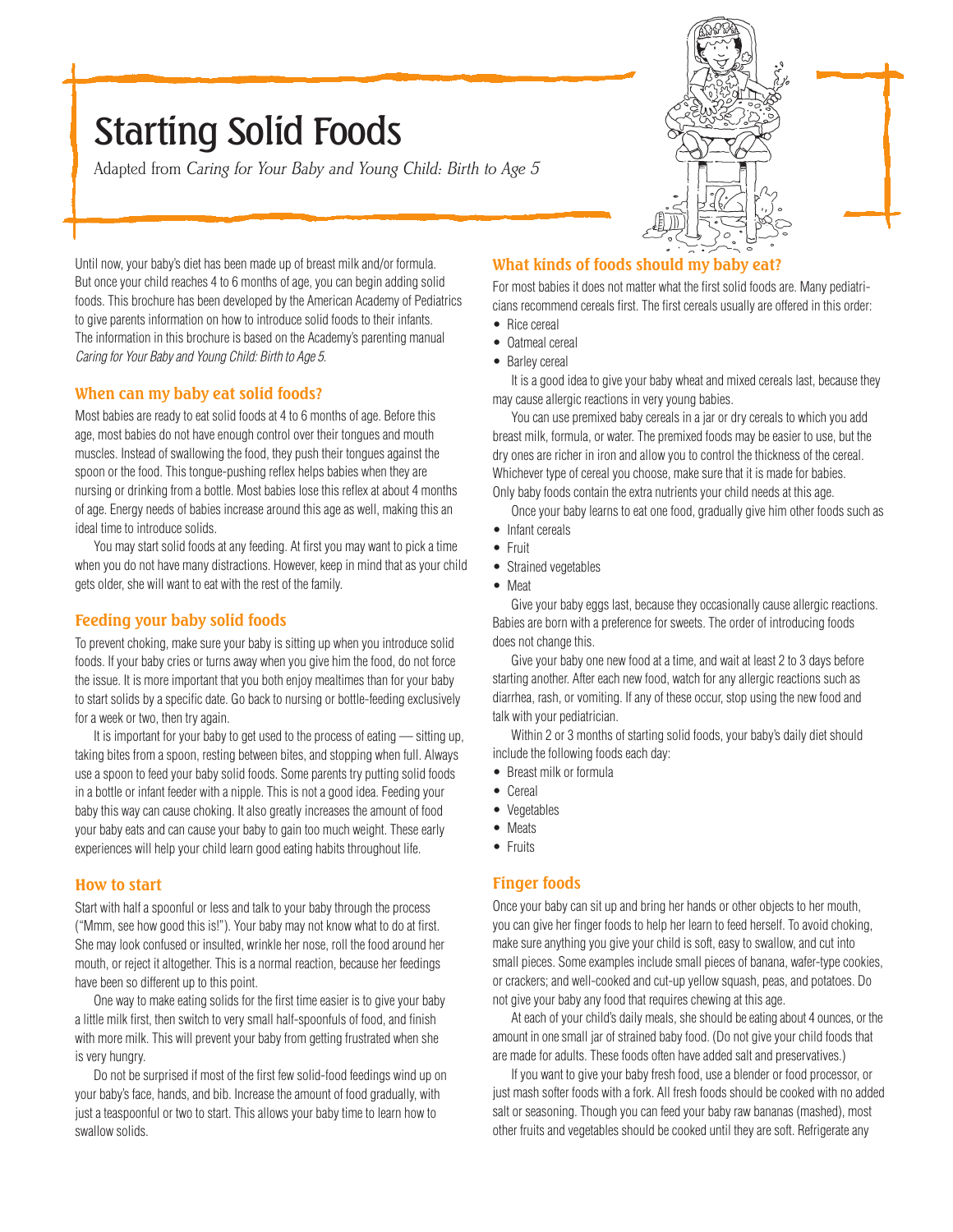### **Warning: do not home-prepare beets, turnips, carrots, spinach, or collard greens**

In some parts of the country, these vegetables have large amounts of nitrates, chemicals that can cause an unusual type of anemia (low blood count) in young infants. Baby food companies are aware of this problem and screen the produce they buy for nitrates. They also avoid buying these vegetables in parts of the country where nitrates have been found. Because you cannot test for this chemical yourself, it is safer to use commercially prepared forms of these foods, especially while your child is an infant. If you choose to prepare them at home anyway, serve them fresh and do not store them. Storage of these foods may actually increase the amount of nitrates in them.

food you do not use and look for any signs of spoilage before giving it to your baby. Fresh foods are not bacteria-free, so they will spoil more quickly than food from a can or jar.

#### **What can I expect after my baby starts solids?**

When your child starts eating solid foods, his stools will become more solid and variable in color. Due to the added sugars and fats, they will have a much stronger odor too. Peas and other green vegetables may turn the stool a deep-green color; beets may make it red. (Beets sometimes make urine red as well.) If your baby's meals are not strained, his stools may contain undigested pieces of food, especially hulls of peas or corn, and the skin of tomatoes or other vegetables. All of this is normal. Your child's digestive system is still immature and needs time before it can fully process these new foods. If the stools are extremely loose, watery, or full of mucus, however, it may mean the digestive tract is irritated. In this case, reduce the amount of solids and let him build a tolerance for them a little more slowly. If the stools continue to be loose, watery, or full of mucus, consult your pediatrician to see if your child has a digestive problem.

#### **Should I give my baby juice?**

Babies do not need juice. Babies less than 6 months of age should not be given juice. However, if you choose to give your baby juice, do so only after she is 6 months of age and offer it only in a cup, not in a bottle. Limit juice intake to no more than 4 ounces a day and offer it only with a meal or snack. Any more than this can fill up your baby, giving her less of an appetite for other, more nutritious foods, including breast milk or formula. Too much juice also can cause diaper rash, diarrhea, or excessive weight gain. To help prevent tooth decay, avoid putting your child to bed with a bottle.

Give your child extra water if she seems to be thirsty between feedings. During the hot months when your child is losing fluid through sweat, offer water two or more times a day. If you live in an area where the water is fluoridated, these feedings also will help prevent future tooth decay.

#### **Junior foods**

When your child reaches about 8 months of age, you may want to introduce "junior" foods. These are slightly coarser than strained foods and are packaged in larger jars — usually 6 to 8 ounces. They require more chewing than baby foods. You also can expand your baby's diet to include soft foods such as puddings, mashed potatoes, yogurt, and gelatin. As always, introduce one food at a time, then wait 2 or 3 days before trying something else to be sure your child does not develop an allergic reaction.

As your baby's ability to use his hands improves, give him his own spoon and let him play with it at mealtimes. Once he has figured out how to hold the spoon, dip it in his food and let him try to feed himself. But do not expect much in the

beginning, when more food is bound to go on the floor and high chair than into his mouth. A plastic cloth under his chair will help minimize some of the cleanup.

Be patient, and resist the temptation to take the spoon away from him. For a while you may want to alternate bites from his spoon with bites from a spoon that you hold. Your child may not be able to use a spoon on his own until after his first birthday. Until then, you may want to fill the spoon for your child but leave the actual feeding to him. This can help decrease the mess and waste.

Good finger foods for babies include the following:

- Crunchy toast
- Well-cooked pasta
- Small pieces of chicken
- Scrambled egg
- Ready-to-eat cereals
- Small pieces of banana

Offer a variety of flavors, shapes, colors, and textures, but always watch your child for choking in case he bites off a piece that is too big to swallow.

Because children often swallow without chewing, do not offer children younger than 4 years of age the following foods:

- Chunks of peanut butter
- Nuts and seeds
- Popcorn
- Raw vegetables
- Hard, gooey, or sticky candy
- Raisins
- Chewing Gum

Other firm, round foods like grapes, cooked carrots, hot dogs, meat sticks (baby food "hot dogs"), or chunks of cheese or meat always should be cut into **very small** pieces. Before cutting a hot dog, remove the slippery peel.

#### **Choosing a high chair**

Select a chair with a wide base, so it cannot be tipped over if someone bumps against it.

If the chair folds, be sure it is locked each time you set it up.

Whenever your child sits in the chair, use the safety straps. This will prevent your child from slipping down and causing serious injury or even death. Never allow your child to stand in the high chair.

Do not place the high chair near a counter or table. Your child may be able to push hard enough against these surfaces to tip the chair over.

Never leave a young child alone in a high chair and do not allow older children to climb or play on it, as this could tip it over.

A high chair that hooks on to a table is not a good substitute for a more solid one. If you plan to use this type of chair when you eat out or when you travel, look for one that locks on to the table. Be sure the table is heavy enough to support your child's weight without tipping. Also, check to see whether your child's feet can touch a table support. If your child pushes against the table, it may dislodge the seat.

#### **Good eating habits start early**

Babies and small children do not know what foods they need to eat. Your job as a parent is to offer a good variety of healthy foods. Watch your child for cues that she has had enough to eat. Do not overfeed!

Begin to build good eating habits. Usually eating five to six times a day (three meals and two to three snacks) is a good way to meet toddlers' energy needs. Children who "graze," or eat constantly, may never really feel hungry. They can have problems from eating too much or too little.